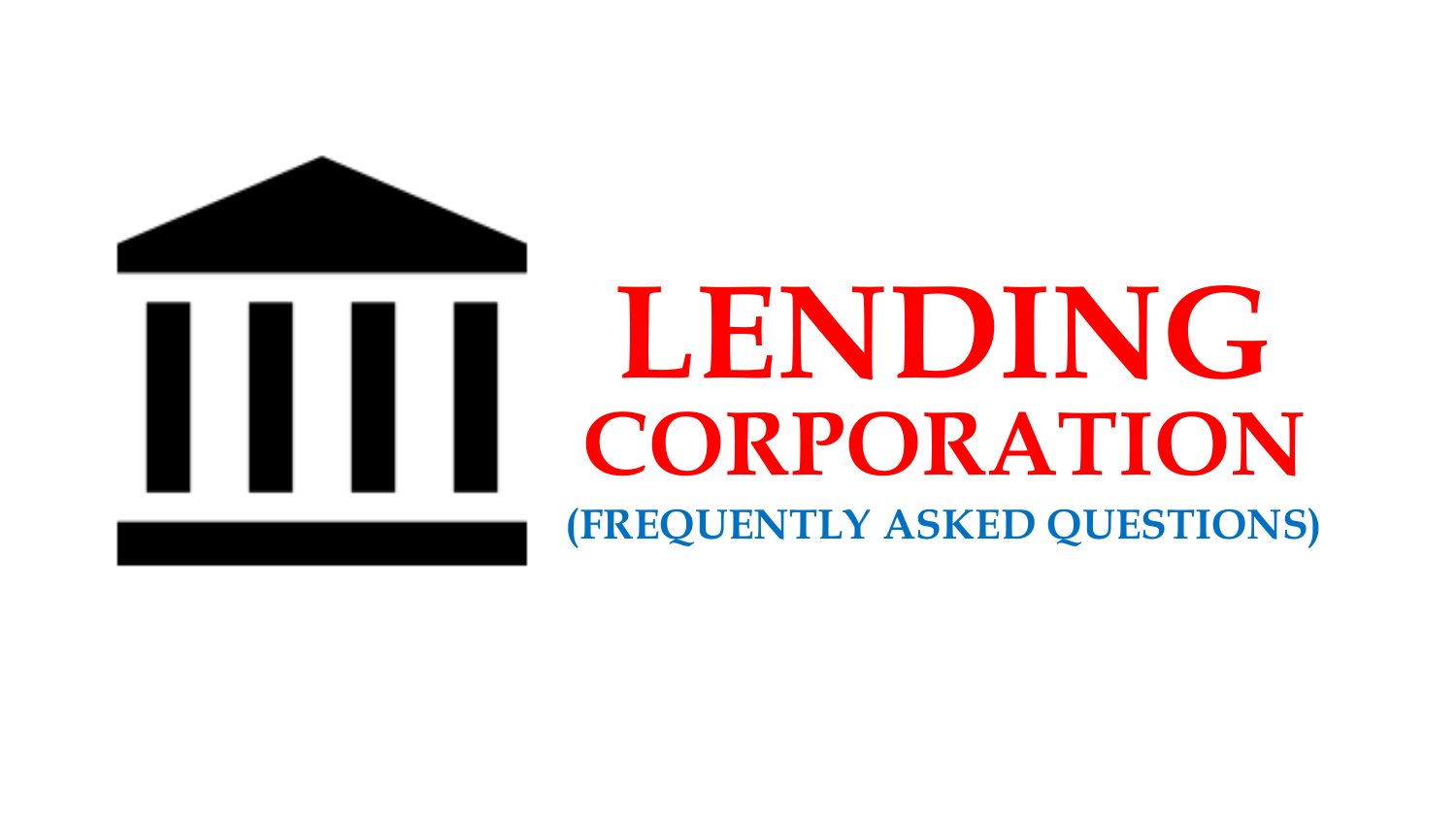# **What is a Lending Corporation?**

A corporation engaged in granting loans from its **own capital funds** or from funds **sourced from not more than 19 persons**.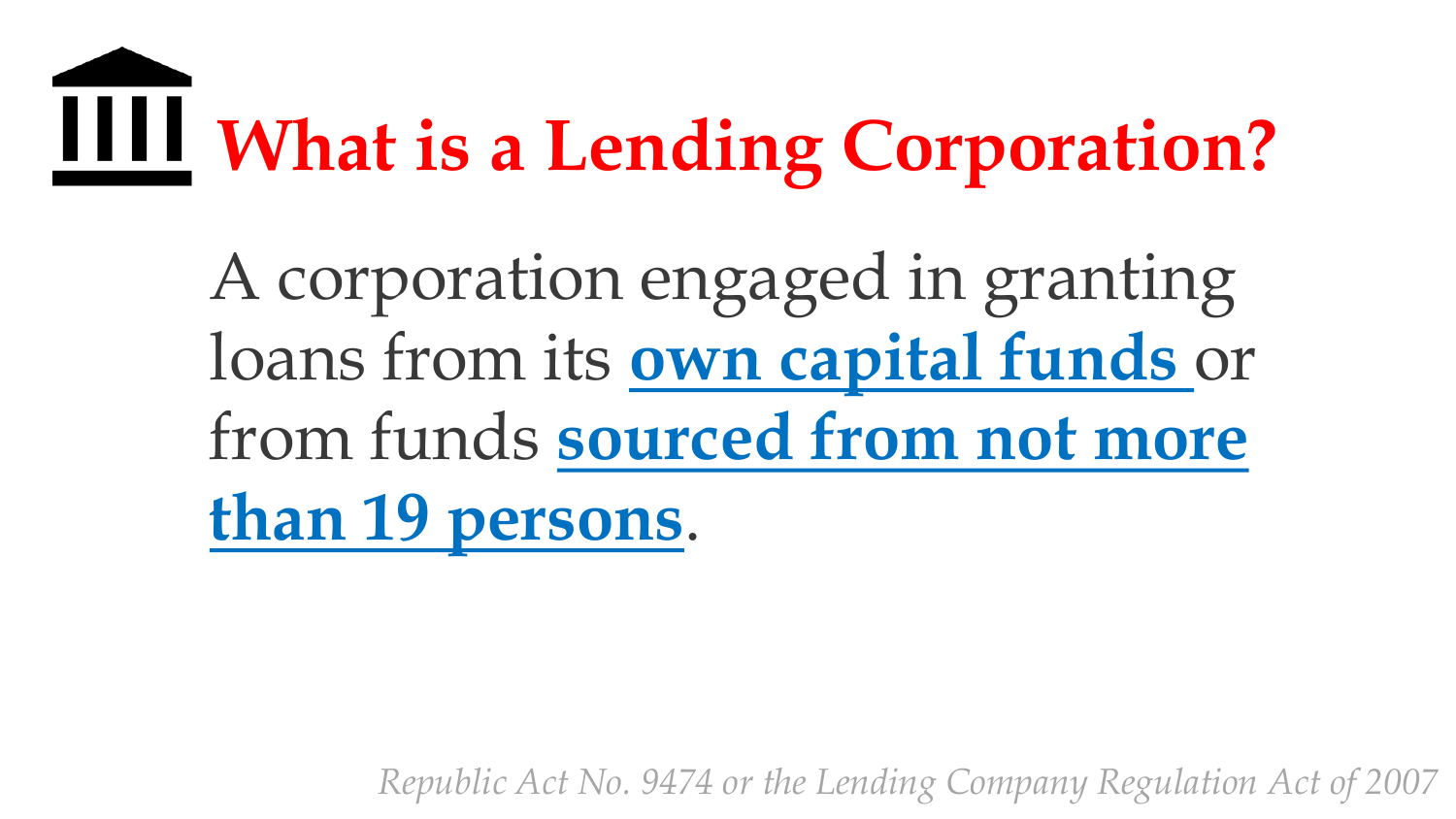#### **Are Financing and Lending** Ш **Corporations the same?**

**No.** <sup>A</sup> financing corporation is primarily organized for the purpose of **extending credit facilities** to consumers and to industrial, commercial, or agricultural enterprises,

by **direct lending** or **by discounting** or **factoring** commercial papers or accounts receivable, or **by buying and selling** contracts, leases, chattel mortgages, or other evidences of indebtedness, or **by financial leasing** of movable and immovable property.

*Republic Act No. 8556 or the Financing Company Act of 1998*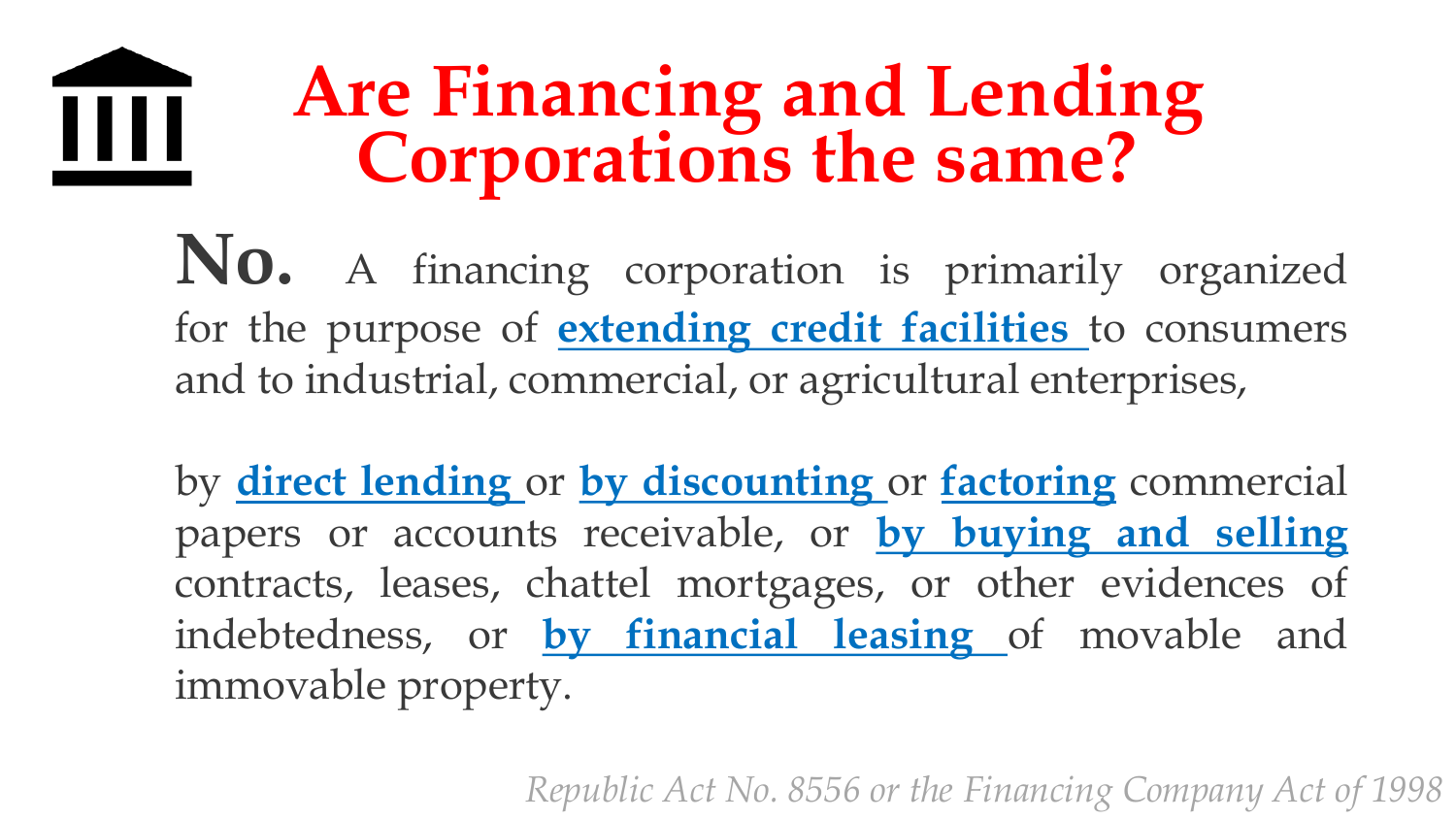#### **Can a Sole Proprietor / Partnership** TTT **engage in lending business?**

No. **Only** lending and financing corporations established as a **stock corporation** can engage in lending business.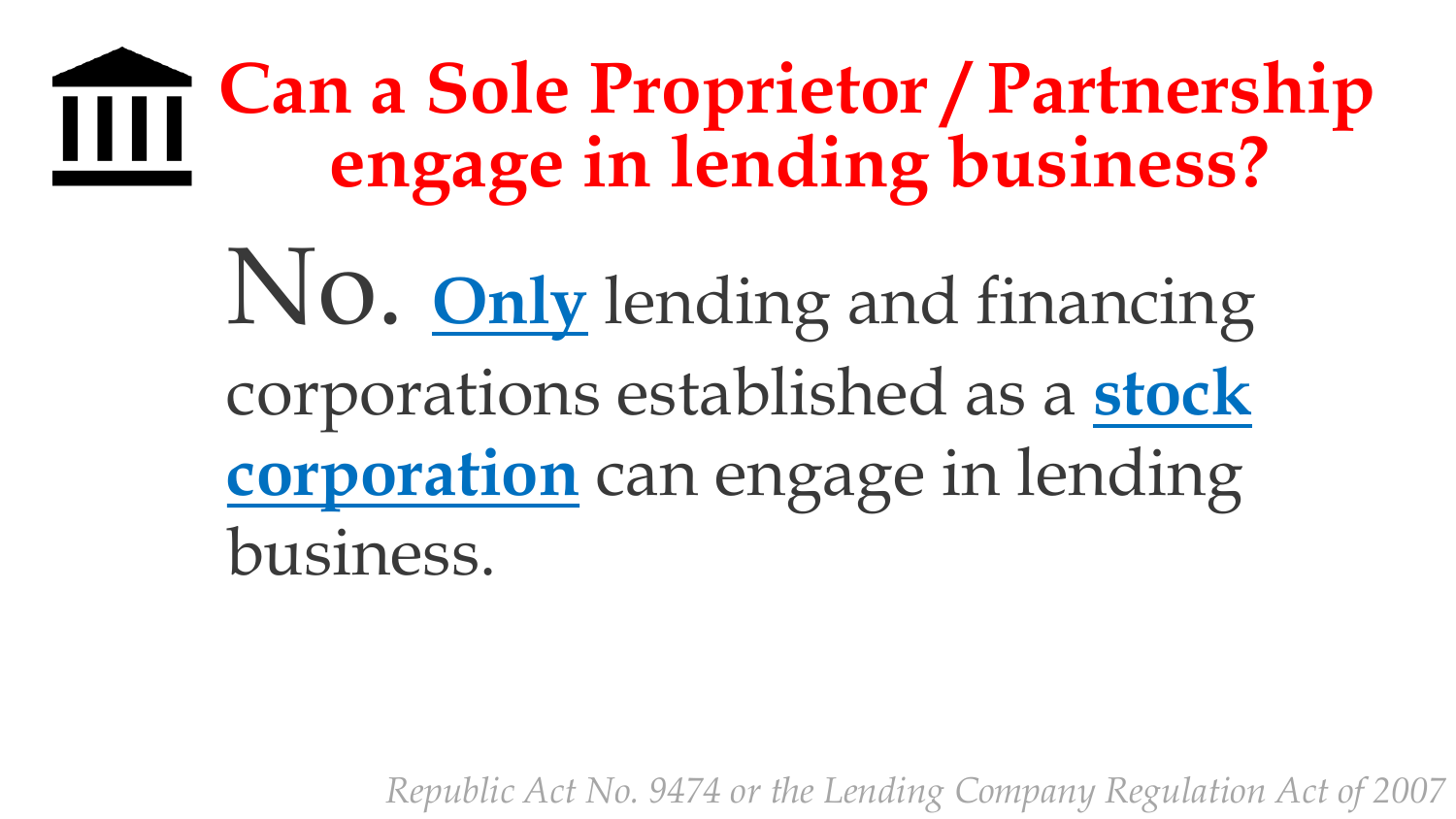#### **Can a One Person Corporation** Ш **engage in lending business?**

YES. While there is no ruling on the matter yet, by law, a One Person Corporation is a stock corporation.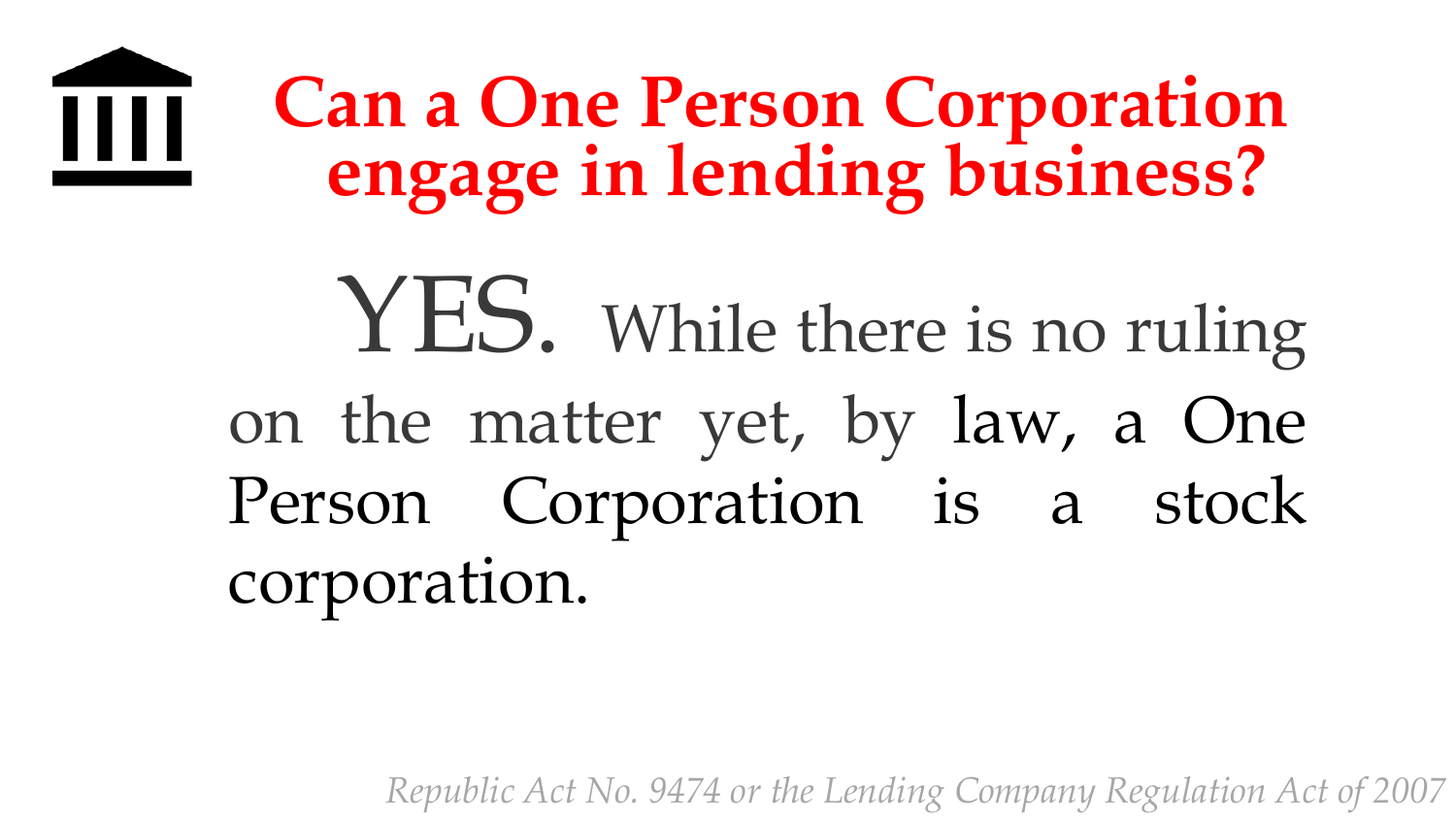

## **How to register a Lending Corporation?**

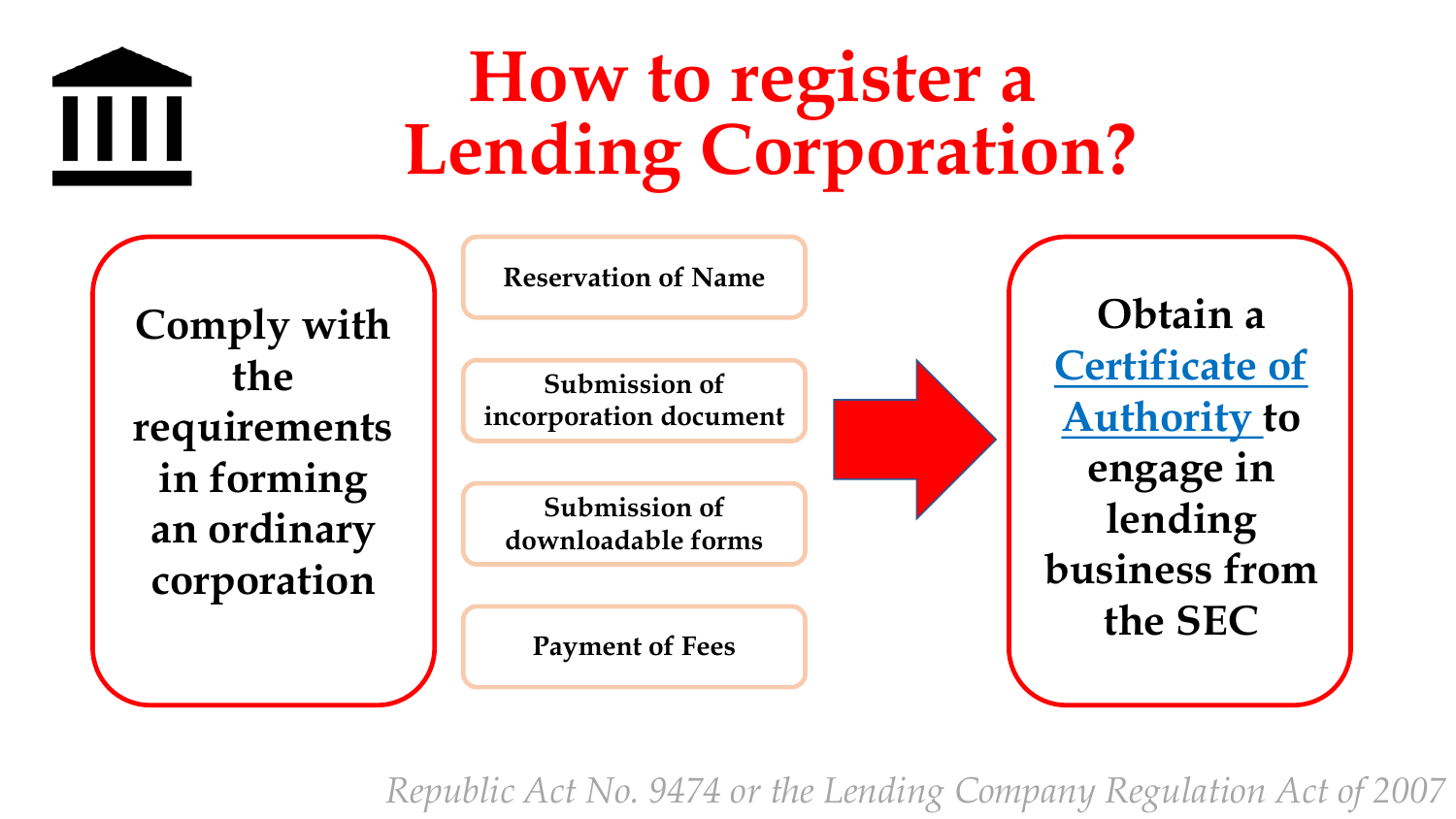#### **What are the requirements in applying for a Certificate of Authority?**



Note: From the issuance of the Certificate of Authority, the company must operate within 120 days.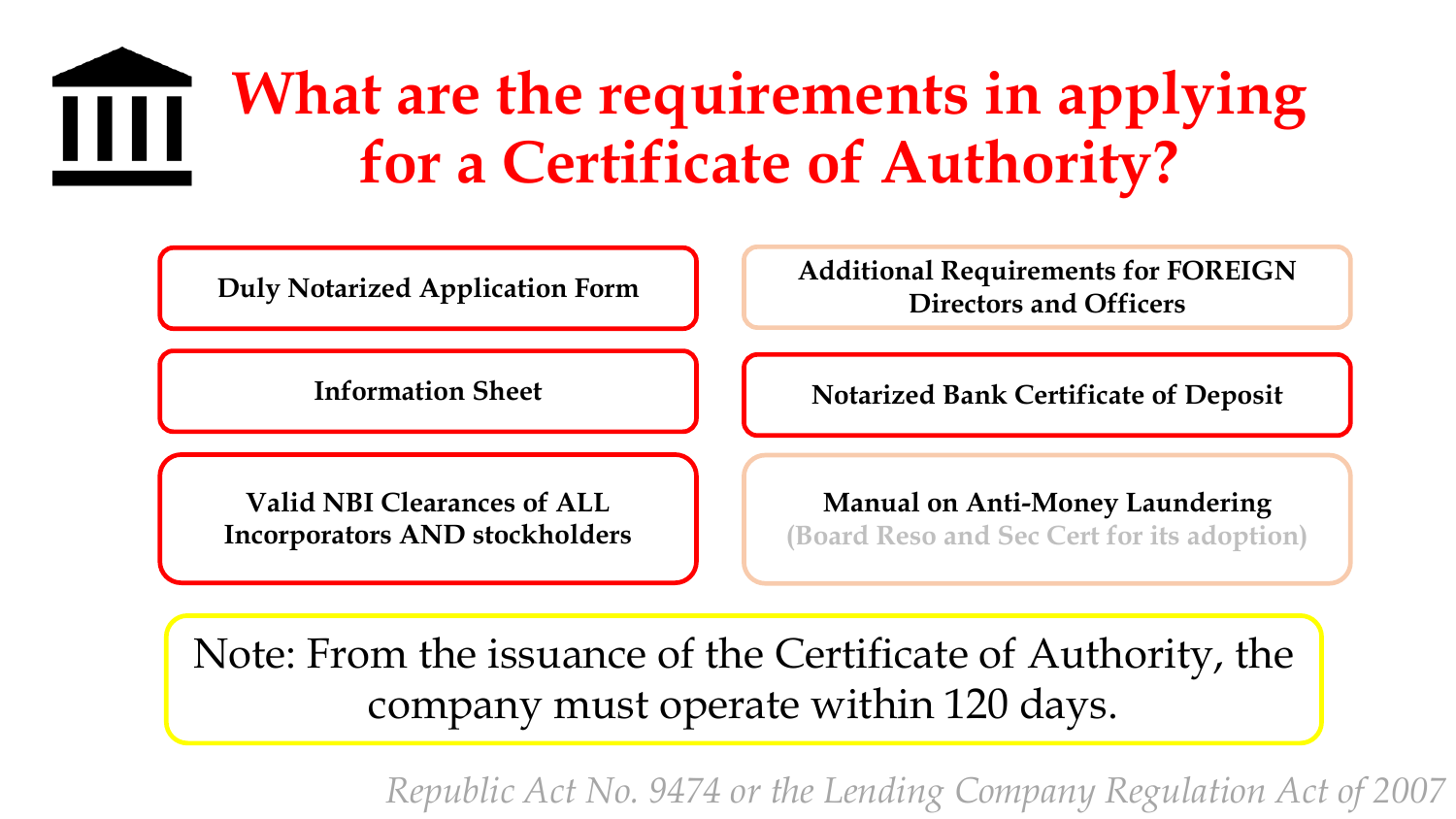

### **Who regulates and supervises Lending Corporations?**

Lending companies are under the supervision and regulation of the **SEC**.

However, if the lending company is a subsidiary or affiliate of banks and quasi-banks, it is the **BSP** that has supervision.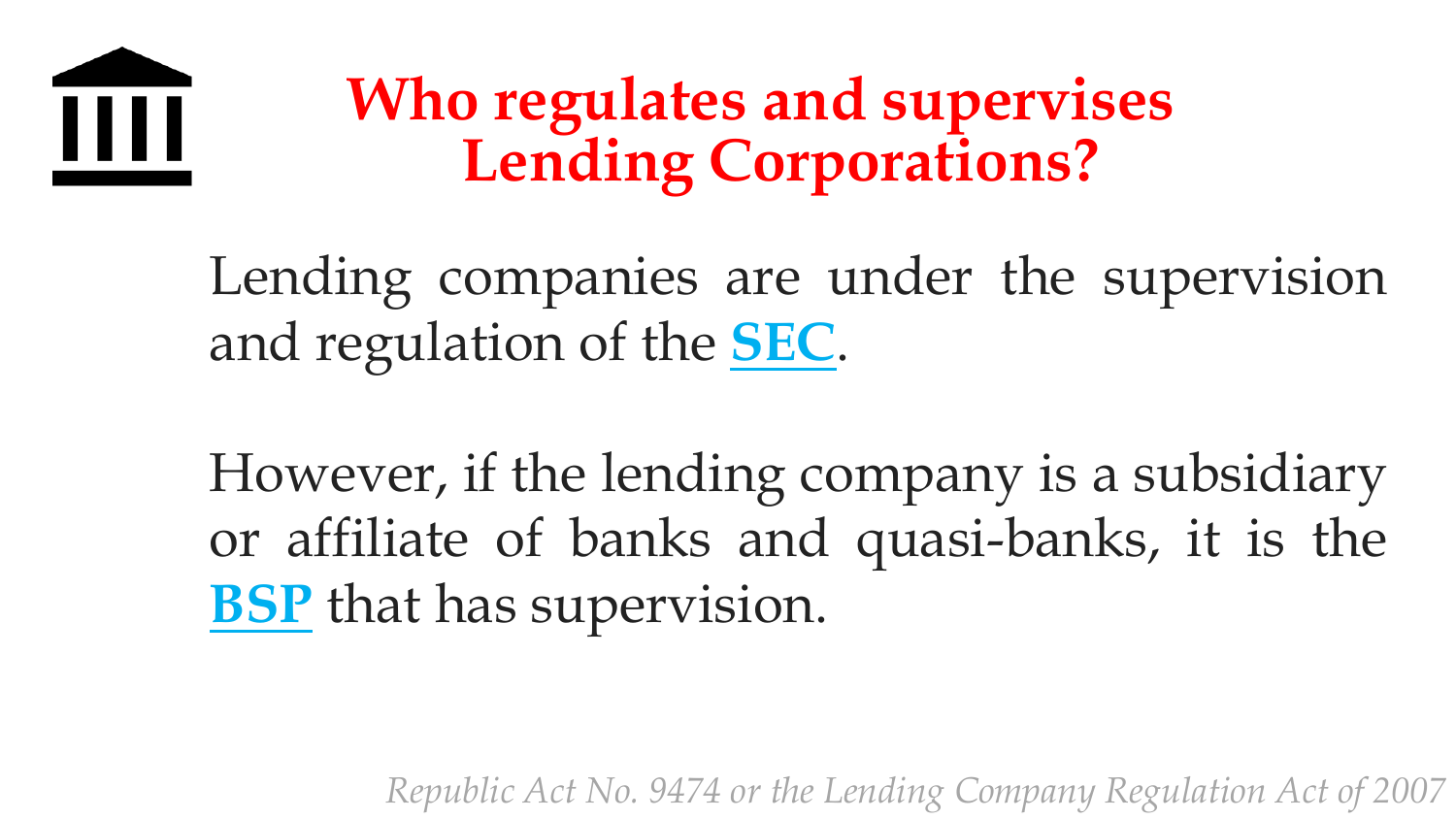| <b>LENDING</b>                                                                            | <b>FINANCING</b>                                                       |
|-------------------------------------------------------------------------------------------|------------------------------------------------------------------------|
| As to the GOVERNING LAW                                                                   |                                                                        |
| <b>Republic Act No. 9474 or the</b><br>"Lending Company Regulation<br>Act of 2007"        | <b>Republic Act No. 8556 or the</b><br>"Financing Company Act of 1998" |
| As to the SOURCE OF FUND                                                                  |                                                                        |
| Own or from not more<br>than 19 persons                                                   | No specific requirement<br>as to number of persons                     |
| As to the REQUIRED MINIMUM PAID-UP CAPITAL                                                |                                                                        |
| <b>One Million Pesos</b>                                                                  | <b>Ten Million Pesos</b>                                               |
| Different capital requirements apply if the company is located outside a First Class City |                                                                        |